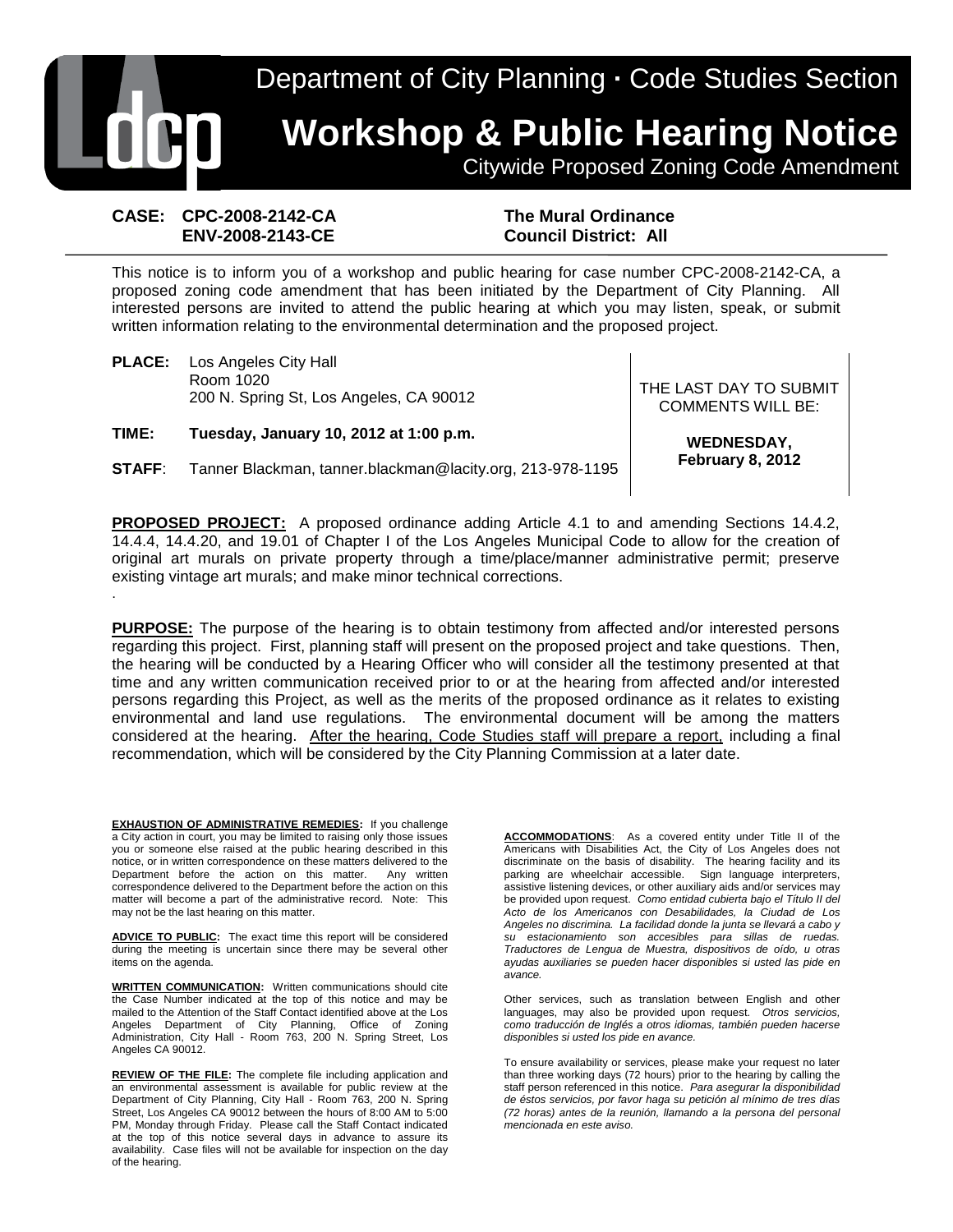# QUESTIONS & ANSWERS THE MURAL ORDINANCE





## Q: *What is the Mural Ordinance?*

A: On October 19, 2011, after several committee meetings, the LA City Council instructed the Department of City Planning (DCP) to prepare an ordinance to create a "time/place/manner" "administrative permit" system to allow for the creation of new fine art murals throughout the City as well as a "vintage mural permit" to protect and preserve the City's existing fine art murals. The attached discussion draft of a new Mural Ordinance presents a blueprint to allow murals on private property in the City of LA. DCP helps guide the development of private property throughout the City through implementation of the General Plan and the Zoning Code, including regulation of signage and, in specific districts, aesthetics. DCP has worked closely with the Departments of Cultural Affairs and Building & Safety, as well as the City Attorney's Office and numerous Council Offices to prepare this discussion draft.

## Q: *Why do we need a Mural Ordinance?*

A: Since 2002, new murals have been generally banned in the City of Los Angeles and only allowed in specified areas. But, the problem goes back to the current definition of murals, written in 1986, which defines murals as a type of sign. This definition was created to exempt fine art murals from new sign regulations. However, the exemption was challenged legally. In response, the City Council placed "mural signs" under the same general ban as outdoor advertising, with exceptions for specific plans, sign districts, and development agreements. Over the years, the 2002 ordinance has proven very limiting to the creation of new murals in the City of LA.

## Q: *What is a discussion draft? How can I be heard?*

A: The draft Mural Ordinance is not the final Planning Department recommendation. This is a discussion draft to solicit input from the public. DCP staff will conduct a Workshop & Public Hearing in City Hall on January 10, 2012, and will accept written comments until February 8, 2012. After the comment period, staff will revise the draft based on feedback received and present a recommended ordinance and report to the Cultural Affairs Commission and the City Planning Commission, hopefully in March 2012. At these Commission meetings and at future City Council Committee meetings, you will have the opportunity to speak directly to the decision-makers during public testimony.

## Q: *What does the draft ordinance do?*

A: The Mural Ordinance discussion draft presents an administrative permitting approach to allow the creation of new murals on private property through time/place/manner regulations. Through an "administrative permit" process, murals would be allowed if they meet the minimum requirements of the ordinance and procedures of the Administrative Rules.

## Q: *What are Administrative Rules?*

A: Not everything needs to go into the ordinance. For example, specifics like the Original Art Mural application form, acceptable verification of the age of a Vintage Art Mural, and procedures for review by the Office of Historic Resources will be included in the Administrative Rules. DCP staff will continue to workshop these particulars with the public in outreach during the comment period. Recommended Administrative Rules will be included in the final staff report.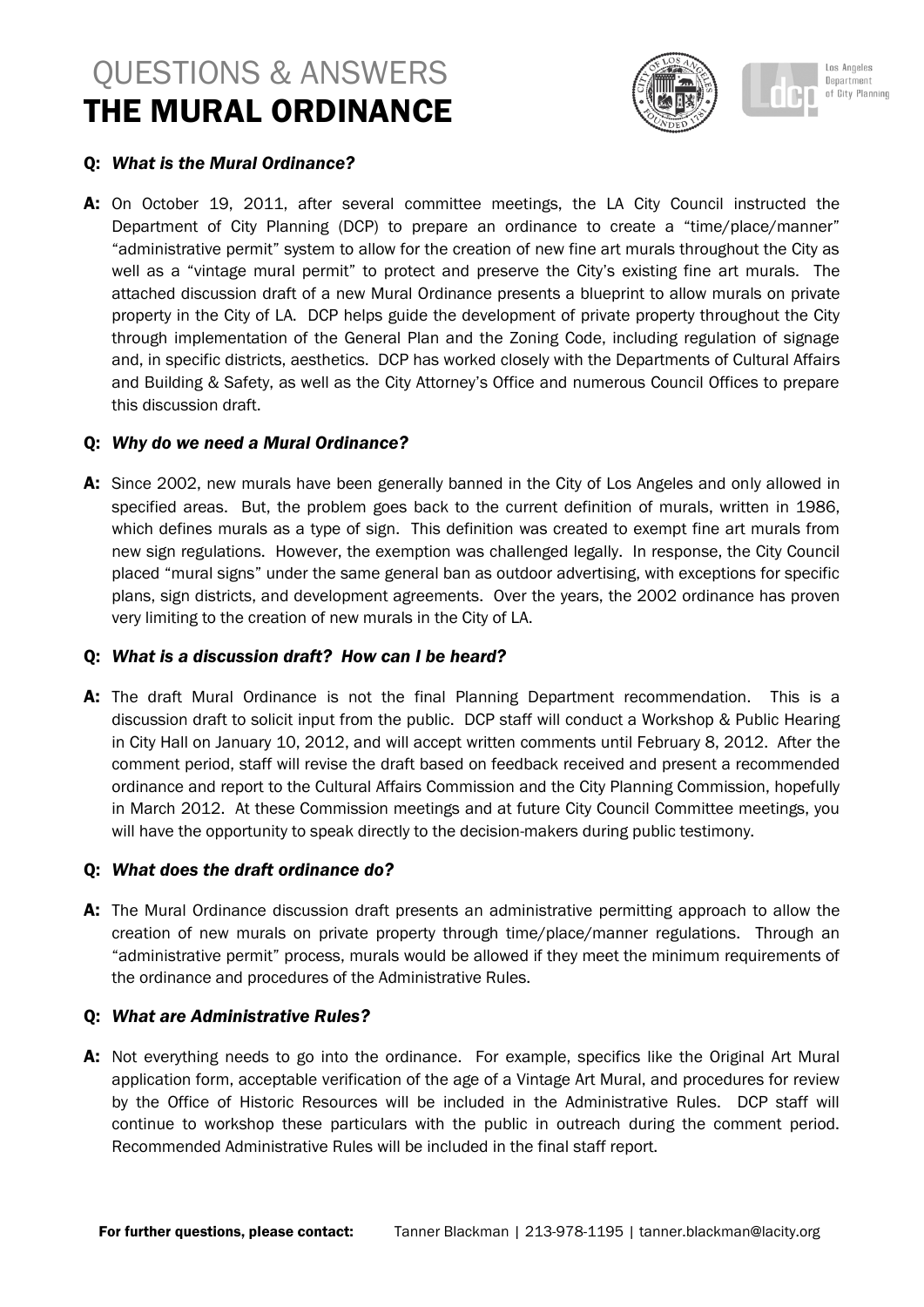#### Q: *What are the next steps?*

A: Please review the draft ordinance language, attend a Mural Ordinance Update outreach event (*for info please go to www.facebook.com/LACityCodeStudies*), and submit comments to Tanner Blackman at tanner.blackman@lacity.com. Anyone submitting comments will be added to the Mural Ordinance email list to receive notification of future staff reports and public hearings.

### Q: *What are the contents of the Mural Ordinance discussion draft?*

A: The discussion draft adds one new Article to the Zoning Code; deletes two small section and edits one section of the Sign Code; and edits one of the Planning & Zoning Fees:

#### One New Article, *Original Art Murals*, in six parts

- Purpose Explains the intent of the mural ordinance. Please help the Planning Department find the right language to describe how murals benefit our community and how they differ from signs.
- Definitions Contains new definitions that do not exist in other parts of the LA Municipal Code. These may not be perfect yet. This is just a discussion draft. We're interested in your thoughts on how to define "Original Art Mural" and "Vintage Art Mural" for Los Angeles. Also, the definition of "compensation" needs refinement – the intent is not to restrict property owners from hiring artists to paint and maintain murals only to limit the receipt of compensation for the placement of the mural on a property.
- Requirements Contains the "time/place/manner" requirements for approval of new Original Art Murals and the relationship of the new Article to other sections of the Municipal Code.
	- Vintage States that Vintage Art Murals are considered compliant with the Municipal Code. Murals Also, offers a "Vintage Mural Permit" to protect vintage murals in case there is ever a question or enforcement issue.
	- Procedures States that the Director of Planning will approve Original Art Mural applications if they meet requirements; requires adoption of Administrative Rules by the City Planning Commission; and describes the "Neighborhood Involvement Requirement."
- Enforcement Describes the process for administrative enforcement of Original Art Mural permits through the Department of City Planning.

#### Two deletions and one edit to the Sign Code

- Deletions Deletes definition of "Mural Sign" and prohibition of Mural Signs.
	- Edit Creates reference to the new Article for Original Art Murals

#### One edit to the Planning & Zoning Fees

Edit Adds fee for Original Art Mural Permits. In setting a new fee, the Planning Department must either do a comprehensive fee study to determine the costs of such a program OR identify an existing fee in the Zoning Code with a similar amount of review and staff resources. The administrative sign-off for building permits is a simple administrative process, like the Original Art Mural permit.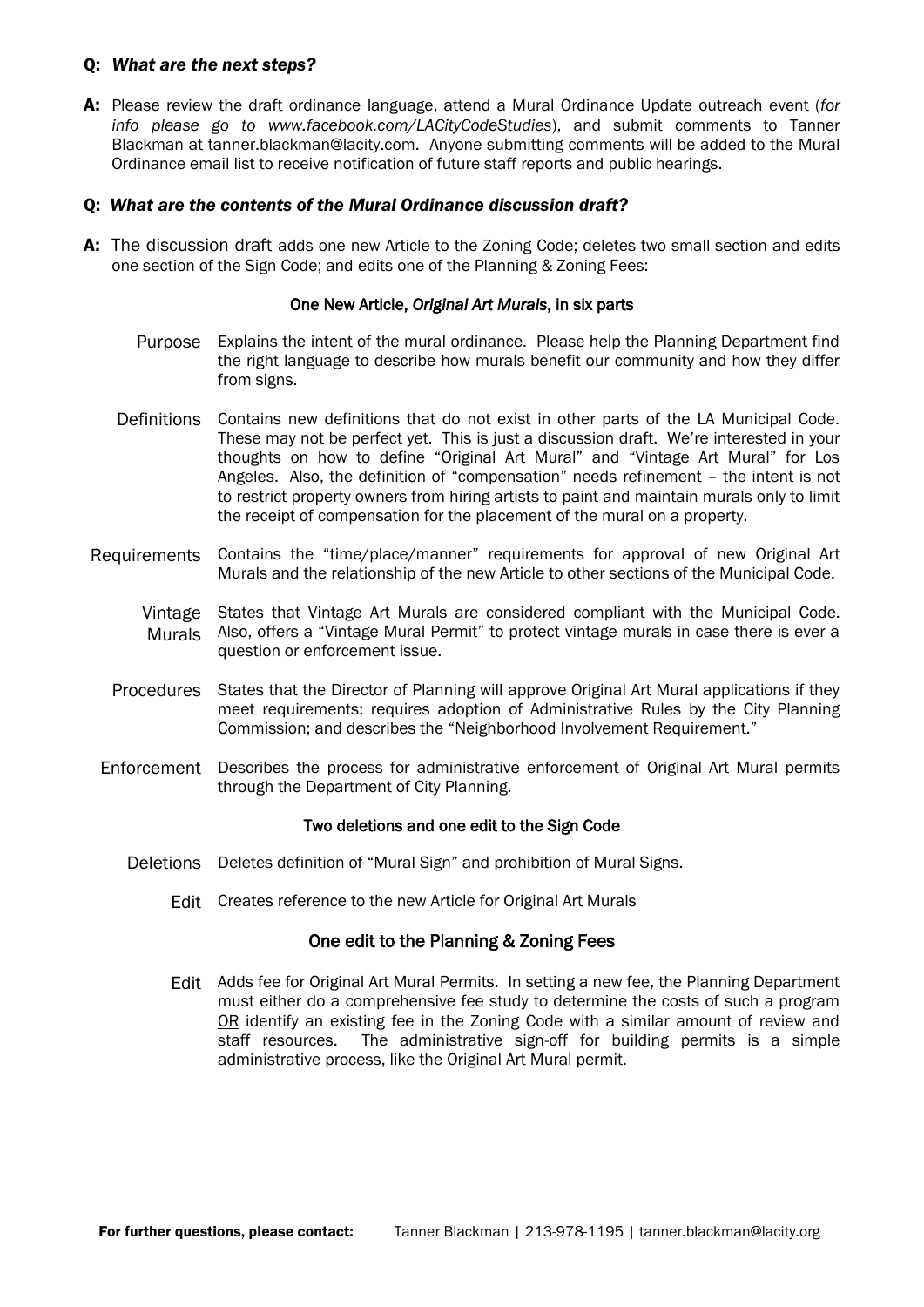# **APPENDIX A**

# **ORDINANCE NO. \_\_\_\_\_\_\_\_\_\_\_\_\_**

A proposed ordinance adding Article 4.1 to and amending Sections 14.4.2, 14.4.4, 14.4.20, and 19.01 of the Los Angeles Municipal Code to allow for the creation of original art murals on private property through a time/place/manner administrative permit; preserve existing vintage art murals; and make minor technical corrections.

## **THE PEOPLE OF THE CITY OF LOS ANGELES DO ORDAIN AS FOLLOWS:**

**Section 1.** Article 4.1 of Chapter I of the Los Angeles Municipal Code is added to read:

# **ORIGINAL ART MURALS**

## **SEC. 14.1.1. PURPOSE**

The purpose of this Article is to permit and encourage Original Art Murals on a content-neutral basis with certain terms and conditions. Original Art Murals comprise a unique medium of expression that serves the public interest. Original Art Murals have purposes distinct from signs and confer different benefits. Such purposes and benefits include: improved aesthetics; avenues for original artistic expression; public access to original works of art; community participation in the creation of original works of art; community-building through the presence of and identification with original works of art; education about the history of communities depicted in original works of art; and a reduction in the incidence of vandalism. Murals can increase community identity and foster a sense of place if they are located in a manner visible to pedestrians, are retained for substantial periods of time, and include a neighborhood process for discussion.

## **SEC. 14.1.2. DEFINITIONS**

The definitions of the following terms shall apply to this Article. Other terms used in this Article shall have the meanings set forth in Section 12.03 of this Code, if defined in that Section.

**Alteration.** Any change to the permitted Original Art Mural, including but not limited to any change to the image(s), materials, colors, or size of the permitted Original Art Mural. "Alteration" does not include naturally occurring changes to the mural caused by exposure to the elements or the passage of time. Minor changes to the permitted Original Art Mural that result from the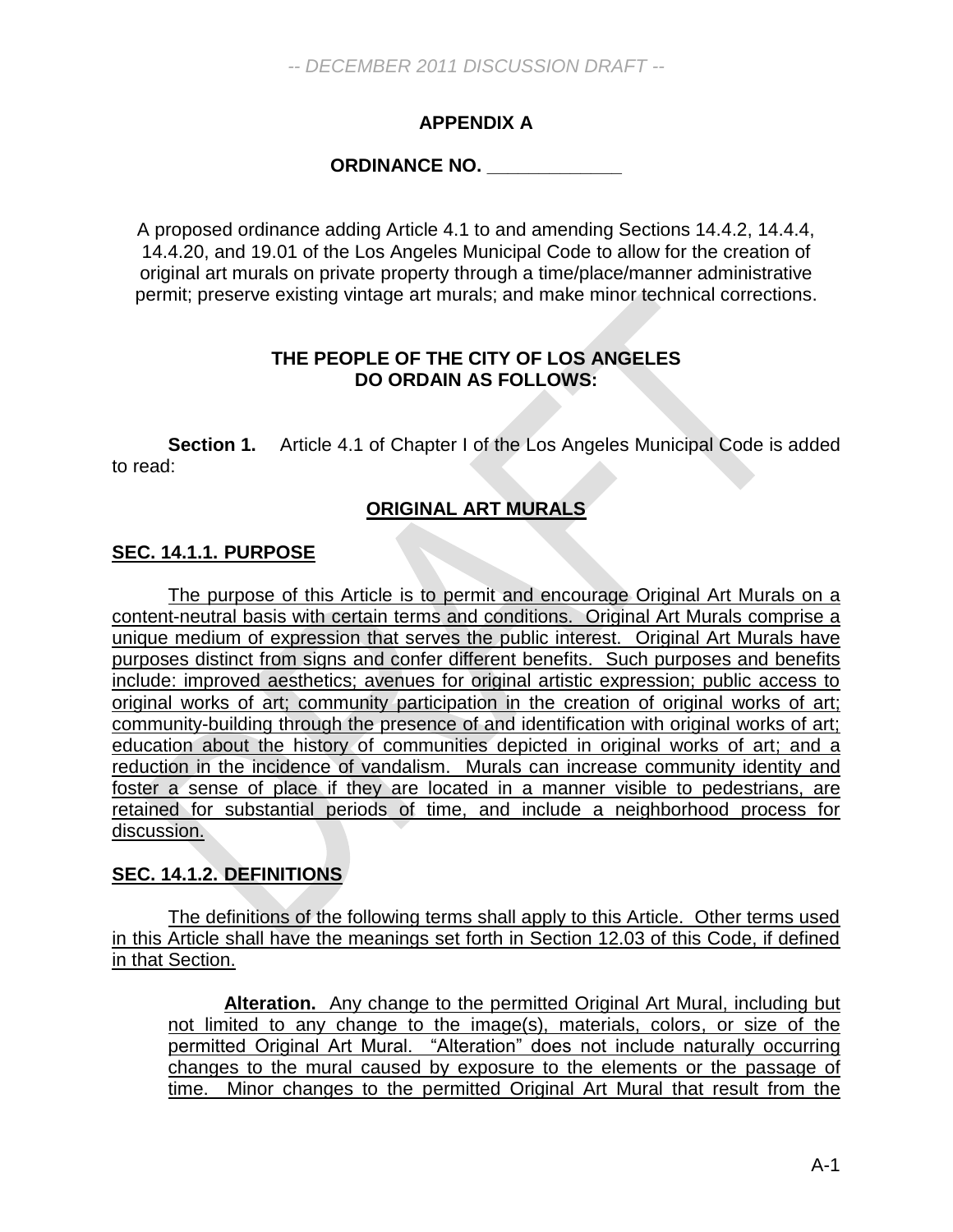maintenance or repair of the permitted Original Art Mural shall not constitute "alteration" of the permitted Original Art Mural. Such minor changes may include slight and unintended deviations from the original image, colors, or materials that occur when the permitted Original Art Mural is repaired due to the passage of time or as a result of vandalism.

**Changing Image Mural.** A mural that, through the use of moving structural elements, flashing or sequential lights, lighting elements, or other automated method, results in movement, the appearance of movement, or change of mural image or message. Changing image murals do not include otherwise static murals where illumination is turned off and back on not more than once every 24 hours.

**Compensation.** The exchange of something of value, including, without limitation, money, securities, real property interest, barter of goods or services, promise of future payment, or forbearance of debt. "Compensation" does not include:

## goodwill; or

an exchange of value that a building owner (or leaseholder with a right to possession of the wall upon which the mural is to be placed) provides to an artist, muralist, or other entity where the compensation is only for the creation and/or maintenance of the mural on behalf of the building owner or leaseholder, and the building owner or leaseholder fully controls the content of the mural.

**Original Art Mural.** An original work of visual art produced by hand that is tiled, painted directly upon, or affixed directly to an exterior wall of a structure. Original Art Mural does not include:

mechanically-produced or computer-generated prints or images, including but not limited to digitally printed vinyl;

murals containing electrical or mechanical components; or

changing image murals.

**Vintage Art Mural.** An original work of visual art produced by hand that was tiled, painted directly upon, or affixed directly to an exterior wall of a structure prior to the date of adoption of Ordinance No.

## **SEC. 14.1.3. REQUIREMENTS**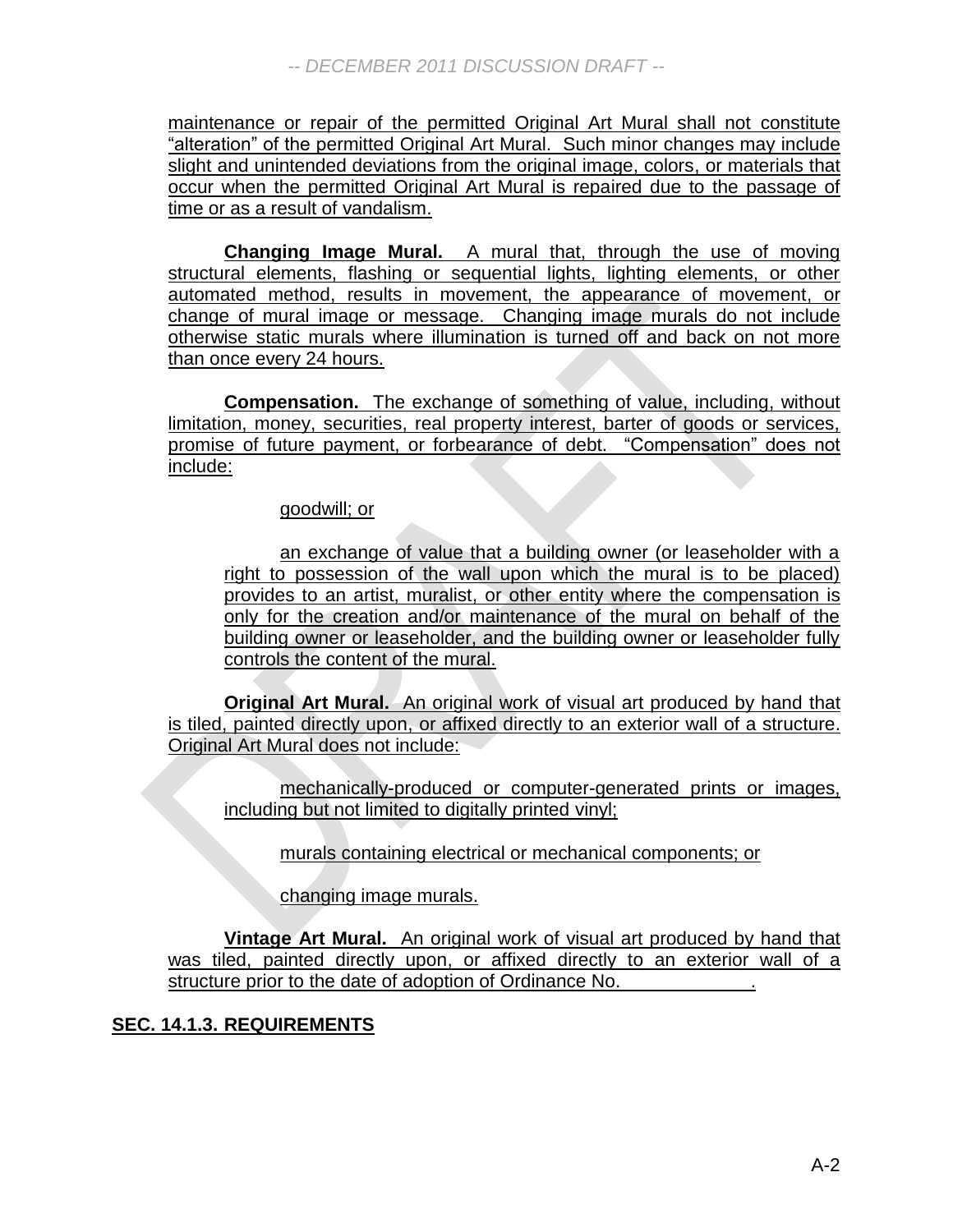**A. Original Art Mural Requirements.** Original Art Murals that meet all of the following requirements will be allowed upon satisfaction of the applicable permit procedures:

1. The mural shall remain in place, without alteration, for a period of five years, except in limited circumstances to be specified in the Original Art Mural Administrative Rules. The applicant shall certify in the permit application that the applicant agrees to maintain the mural in place for a period of five years without alteration.

No part of the mural shall exceed the height of the structure to which it is tiled, painted, or affixed.

No part of the mural shall extend more than six inches from the plane of the wall upon which it is tiled, painted, or affixed.

4. Murals on properties in legally adopted specific plans, supplemental use districts, and overlay districts shall meet any specific design requirements for original art murals set forth in the ordinance(s) establishing the specific plan, supplemental use district, or overlay district.

5. Murals on properties in Historic Preservation Overlay Zones, the mural may be subject to review by the Office of Historic Resources following procedures set forth in the Original Art Mural Administrative Rules.

6. Murals on properties listed in the National Register or California Register or properties determined eligible for listing in the National Register or California Register are subject to review by the Office of Historic Resources following procedures established in the Original Art Mural Administrative Rules.

7. Murals for which compensation is given or received for the display of the mural or for the right to place the mural on another's property are prohibited. The applicant shall certify in the permit application that no compensation will be given or received for the display of the mural or the right to place the mural on the property.

8. Murals that would result in a property becoming out of compliance with the provisions of Chapter I of this Code, any ordinance adopted pursuant to Chapter I of this Code, or any land use conditions of approval for the property on which a mural is to be located are prohibited.

**B. Relationship of Original Art Mural to other Regulations.** LAMC 14.4.20 from Article 4.4 of Chapter I of this Code applies only to Original Art Murals for which a permit has been obtained under this Article and any adopted Administrative Rules. Issuance of an Original Art Mural Permit does not exempt the permittee from complying with any other applicable requirements of the Los Angeles Municipal Code.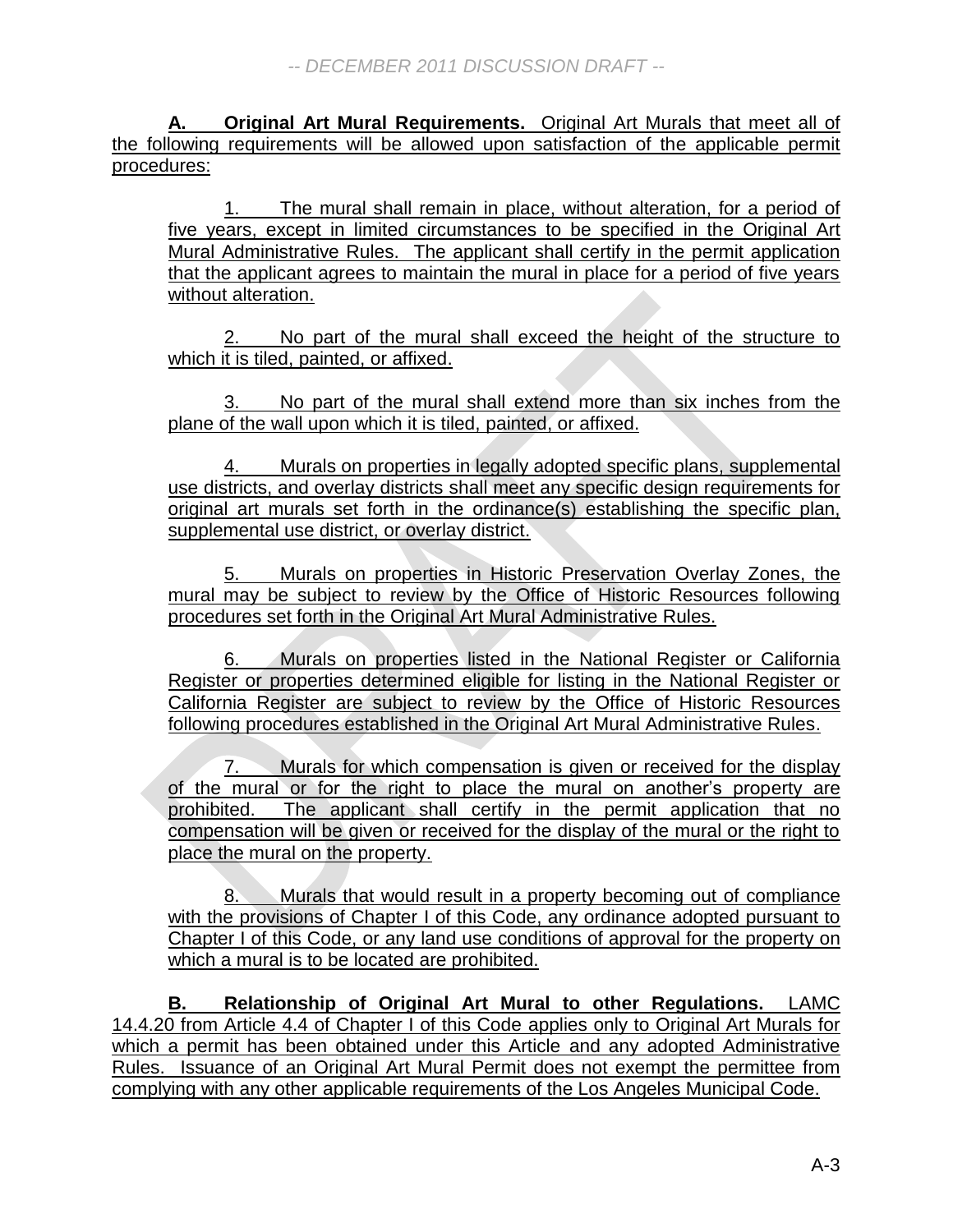**C. Variances to this Article.** Variances to the regulations of this Article are prohibited.

# **SEC. 14.1.4. VINTAGE ART MURALS.**

**A. Vintage Mural Standards.** All murals created prior to the date of adoption of Ordinance No. \_\_\_\_\_\_\_\_\_\_\_\_\_\_\_\_ are deemed compliant with this Article by the City of Los Angeles. Vintage Mural Permits may be obtained for murals created prior to the date of adoption of Ordinance No. \_\_\_\_\_\_\_\_\_\_\_\_\_ from the Department of City Planning following procedures established in the Original Art Mural Administrative Rules.

# **SEC. 14.1.5. PERMIT PROCEDURES**

**A. Director's Authority.** The Director of Planning shall have the authority to determine that an application for an Original Art Mural, including a Vintage Art Mural, meets all of the applicable permit requirements, following procedures established in the Original Art Mural Administrative Rules.

**B. Administrative Rules.** The City Planning Commission is authorized and directed to adopt Original Art Mural Administrative Rules implementing this article and setting forth the substantive and procedural requirements for an Original Art Mural permit.

**C. Neighborhood Involvement Requirement.** The Administrative Rules to be adopted by the City Planning Commission shall include a neighborhood involvement requirement for any applicant of an Original Art Mural permit to provide notice of and to hold a community meeting on the mural proposal at which interested members of the public may review and comment upon the proposed mural. No Original Art Mural permit shall be issued until the applicant certifies that he or she has completed the Neighborhood Involvement Requirement. This is a procedural requirement only and in no event will an Original Art Mural permit be granted or denied based upon the content of the mural.

# **SEC. 14.1.6. VIOLATIONS AND ENFORCEMENT**

**A. Violations.** It is unlawful to violate any provision of this Article, any Administrative Rules adopted by the City Planning Commission pursuant to this Article, or any representations made or conditions or criteria agreed to in an Original Art Mural permit application. This applies to any applicant for an Original Art Mural permit, to the proprietor of a use or development on which a permitted Original Art Mural is located, or to the owner of the land on which the permitted Original Art Mural is located. For the ease of reference in this Article, all of these persons are referred to by the term "operator."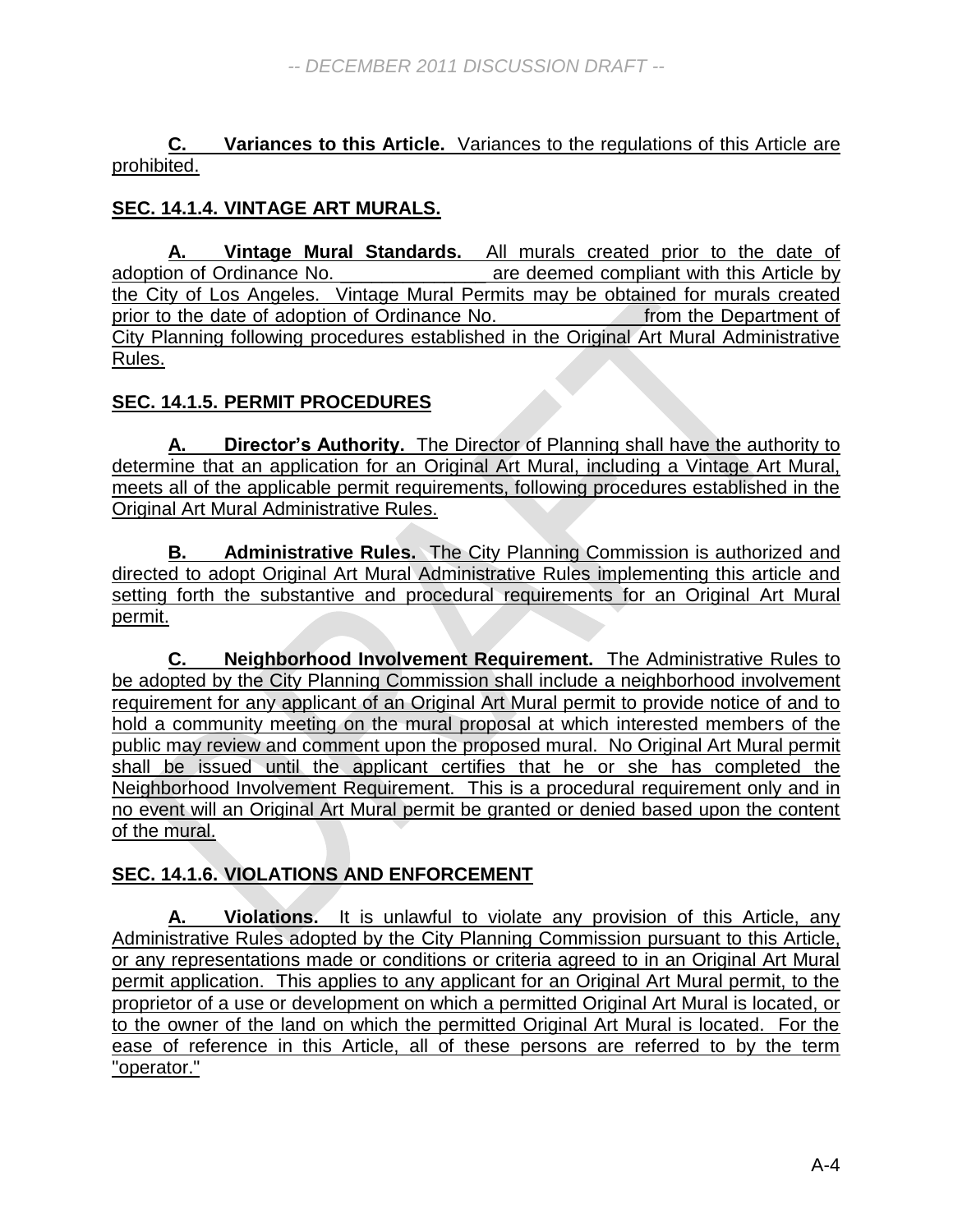**B. Notice of Violation.** The Department of City Planning must give written notice of any violation to the operator. Failure of the operator to receive the notice of the violation does not invalidate any enforcement actions taken by the City.

**C. Enforcement.** The Director of Planning shall have the authority to enforce the regulations of this Article and the conditions of Original Art Mural permit administrative approvals pursuant to LAMC 12.29.

**Sec. 2.** The following definition from Section 14.4.2 of the Los Angeles Municipal Code is deleted:

**Mural Sign.** A sign that is painted on or applied to and made integral with a wall, the written message of which does not exceed three percent of the total area of the sign.

**Sec. 3.** Subdivision 10 of Subsection B of Section 14.4.4 of the Los Angeles Municipal Code is deleted:

10. Are mural signs, except when mural signs are specifically permitted pursuant to a legally adopted specific plan, supplemental use district or an approved development agreement.

**Sec. 4.** Section 14.4.20 of the Los Angeles Municipal Code is amended to read:

# **SEC. 14.4.20. MURAL SIGNS ORIGINAL ART MURALS**

Approval for mural signs shall be obtained from the Cultural Affairs Commission. The placement, height, and, and overall area of a mural sign shall be as approved by the Cultural Affairs Commission. In making its determination, the Cultural Affairs Commissions. In making its determination, the Cultural Affairs Commission shall find that the proposed sign does not conflict with the purposes and objectives set forth in Section 14.4.1 of this Code. Murals not permitted as Original Art Murals pursuant to Article 4.1 of this code shall be considered signs.

**Sec. 5.** Subsection I of Section 19.01 of the Los Angeles Municipal Code is amended to read:

# **I. Fees for Plan Approvals.**

# **[FILING FEE]**